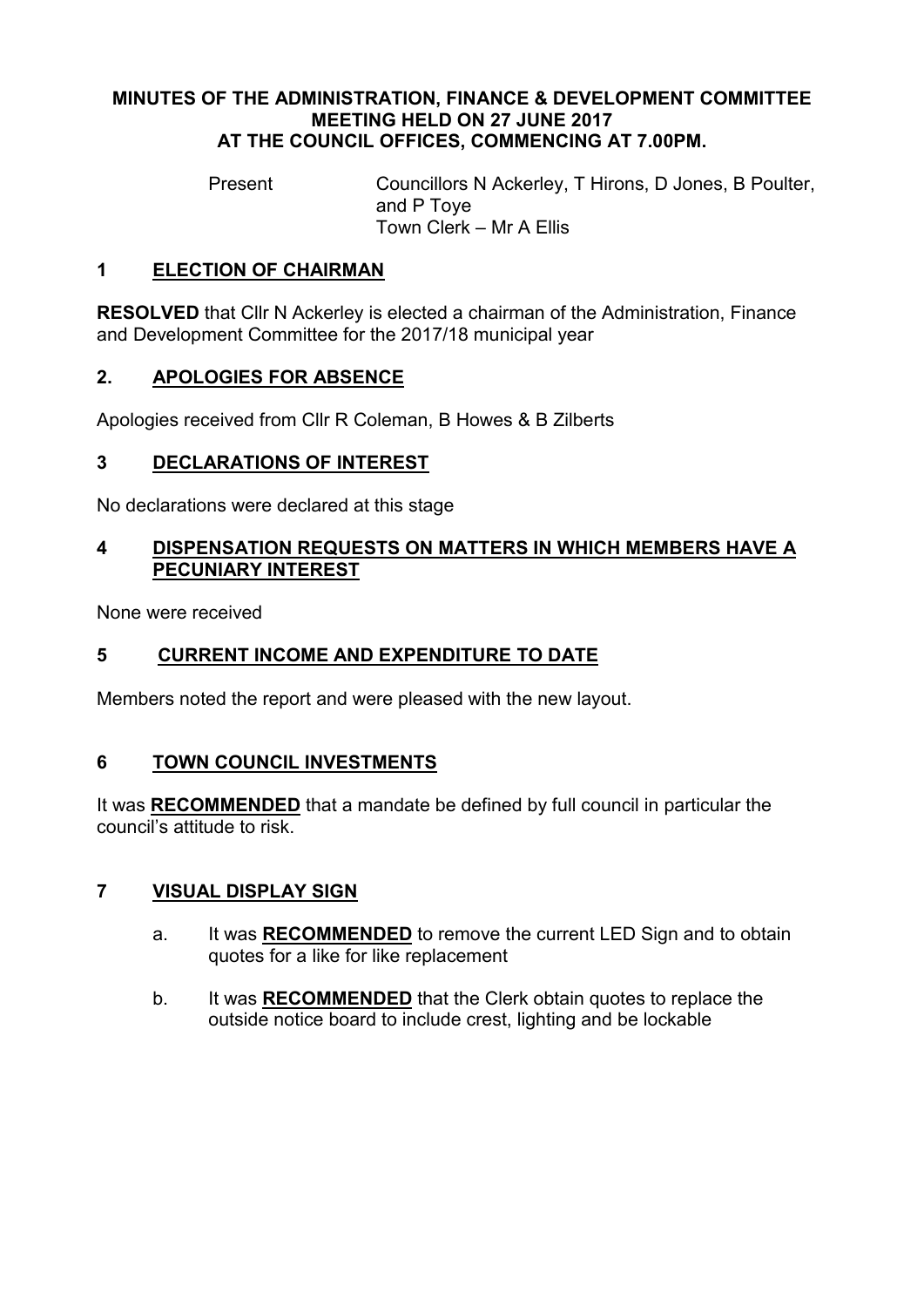## 8. S106 FUNDS AVAILABILITY

It was RECOMMENDED to pursue the items as per the clerks report in that

Community Facilities Grant - £216,136.42 Available

2 x Gazebo's for events Cemetery Shelter

Allotments - £18,146.28 available

To be used for capital expenditure towards the new allotments

Cemeteries - £54,082.17 available

Memorial Columbarium Cemetery Store

Parks and Gardens - £19,066.76 available

Replace memorial garden floor lights with LED lighting

# 9. NAS DRIVE

Item 9 and item 10 were taken together

Its was RECOMMENDED to obtain quotes from IT Specialists to fully document the Councils IT system in particular data storage, backup and security and that the report should also report on the office PC's

## 10. EMAILS / OFFICE PCS

As per item 9 above

#### 11. CHEQUE SIGNING

It was RECOMMENDED that appropriate documentation should accompany any cheque presented to councillors for signing

### 12. WATER BOWSER

It was RECOMMENDED that a 450ltr skid mounted watering unit be purchased from Griggs Direct at a cost of £3,136.62 which includes delivery and commissioning.

*Cllr Hirons left the meeting(8:45pm)*